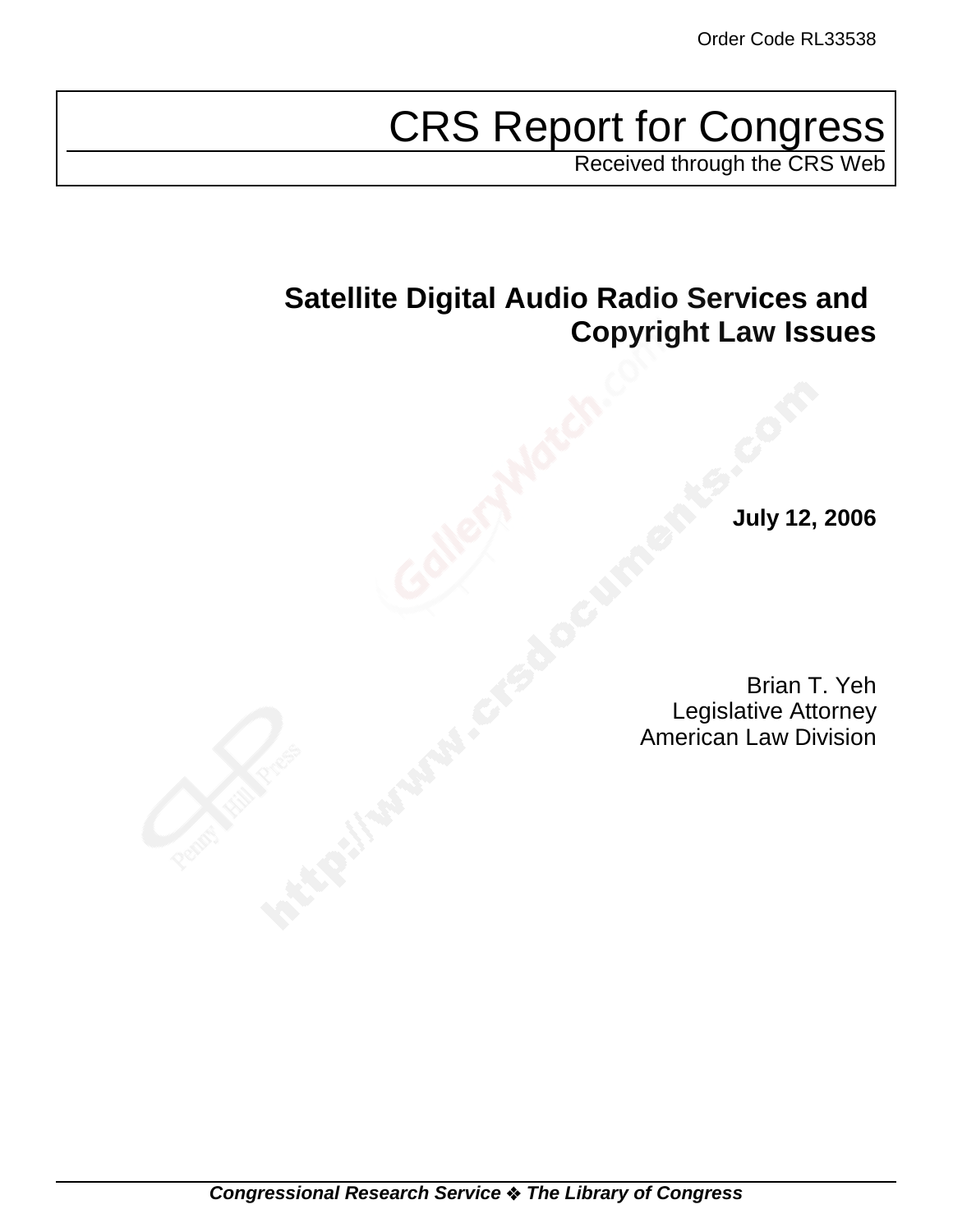# Satellite Digital Audio Radio Services and Copyright Law Issues

# **Summary**

Satellite radio services such as XM and SIRIUS provide high-quality digital audio programming to millions of subscribers who pay a monthly fee to enjoy listening to a wider variety of entertainment and news than traditional terrestrial (AM and FM) radio stations offer, including many genres of music, sports broadcasts, and talk radio. However, partly because of the digital nature of satellite radio broadcasts, when satellite radio providers transmit copyrighted content to their customers, several legal issues potentially arise that may not be present in terrestrial radio broadcasts. Copyrights in music are held by composers and recording artists or their record labels. The rights of these parties under the Copyright Act to control and financially benefit from third-party use of their creative works may affect the music licensing fees paid by satellite radio companies, and may limit the manner in which consumers listen to and enjoy music broadcast by satellite.

This report explains the music copyright issues involved in satellite radio services, summarizes the concerns raised by some music copyright holders over particular broadcast recording features offered by satellite radio companies, and examines legislation introduced in the  $109<sup>th</sup>$  Congress that seek to reform the current licensing scheme for digital audio transmissions and online music deliveries, including S. 2644 (PERFORM Act of 2006) and H.R. 5553 (Section 115 Reform Act of 2006).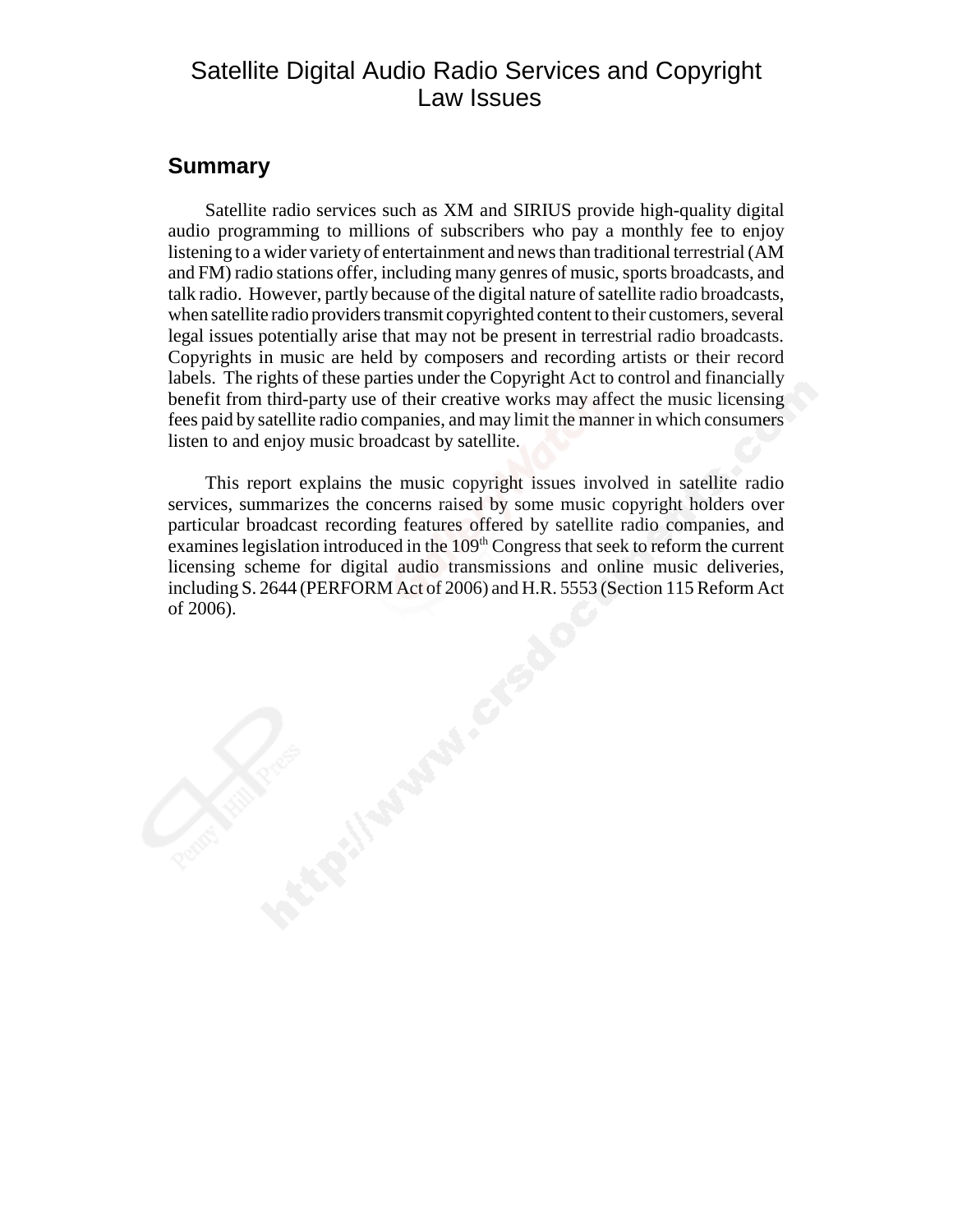# **Contents**

| The Interested Parties Involved in Satellite Music Broadcasts  1<br>Copyright Infringement Claims Against Satellite Radio Services 5<br>New Recording Functionality Offered by Satellite Radio  5<br>H.R. 5553, the Section 115 Reform Act of 2006 (SIRA)  11<br><b>Processity</b> |  |
|------------------------------------------------------------------------------------------------------------------------------------------------------------------------------------------------------------------------------------------------------------------------------------|--|
|                                                                                                                                                                                                                                                                                    |  |
|                                                                                                                                                                                                                                                                                    |  |
|                                                                                                                                                                                                                                                                                    |  |
|                                                                                                                                                                                                                                                                                    |  |
|                                                                                                                                                                                                                                                                                    |  |
|                                                                                                                                                                                                                                                                                    |  |
|                                                                                                                                                                                                                                                                                    |  |
|                                                                                                                                                                                                                                                                                    |  |
|                                                                                                                                                                                                                                                                                    |  |
|                                                                                                                                                                                                                                                                                    |  |
|                                                                                                                                                                                                                                                                                    |  |
|                                                                                                                                                                                                                                                                                    |  |
|                                                                                                                                                                                                                                                                                    |  |
|                                                                                                                                                                                                                                                                                    |  |
|                                                                                                                                                                                                                                                                                    |  |
|                                                                                                                                                                                                                                                                                    |  |
|                                                                                                                                                                                                                                                                                    |  |
|                                                                                                                                                                                                                                                                                    |  |
|                                                                                                                                                                                                                                                                                    |  |
|                                                                                                                                                                                                                                                                                    |  |
|                                                                                                                                                                                                                                                                                    |  |
|                                                                                                                                                                                                                                                                                    |  |
|                                                                                                                                                                                                                                                                                    |  |
|                                                                                                                                                                                                                                                                                    |  |
|                                                                                                                                                                                                                                                                                    |  |
|                                                                                                                                                                                                                                                                                    |  |
|                                                                                                                                                                                                                                                                                    |  |
|                                                                                                                                                                                                                                                                                    |  |
|                                                                                                                                                                                                                                                                                    |  |
|                                                                                                                                                                                                                                                                                    |  |
|                                                                                                                                                                                                                                                                                    |  |
|                                                                                                                                                                                                                                                                                    |  |
|                                                                                                                                                                                                                                                                                    |  |
|                                                                                                                                                                                                                                                                                    |  |
|                                                                                                                                                                                                                                                                                    |  |
|                                                                                                                                                                                                                                                                                    |  |
|                                                                                                                                                                                                                                                                                    |  |
|                                                                                                                                                                                                                                                                                    |  |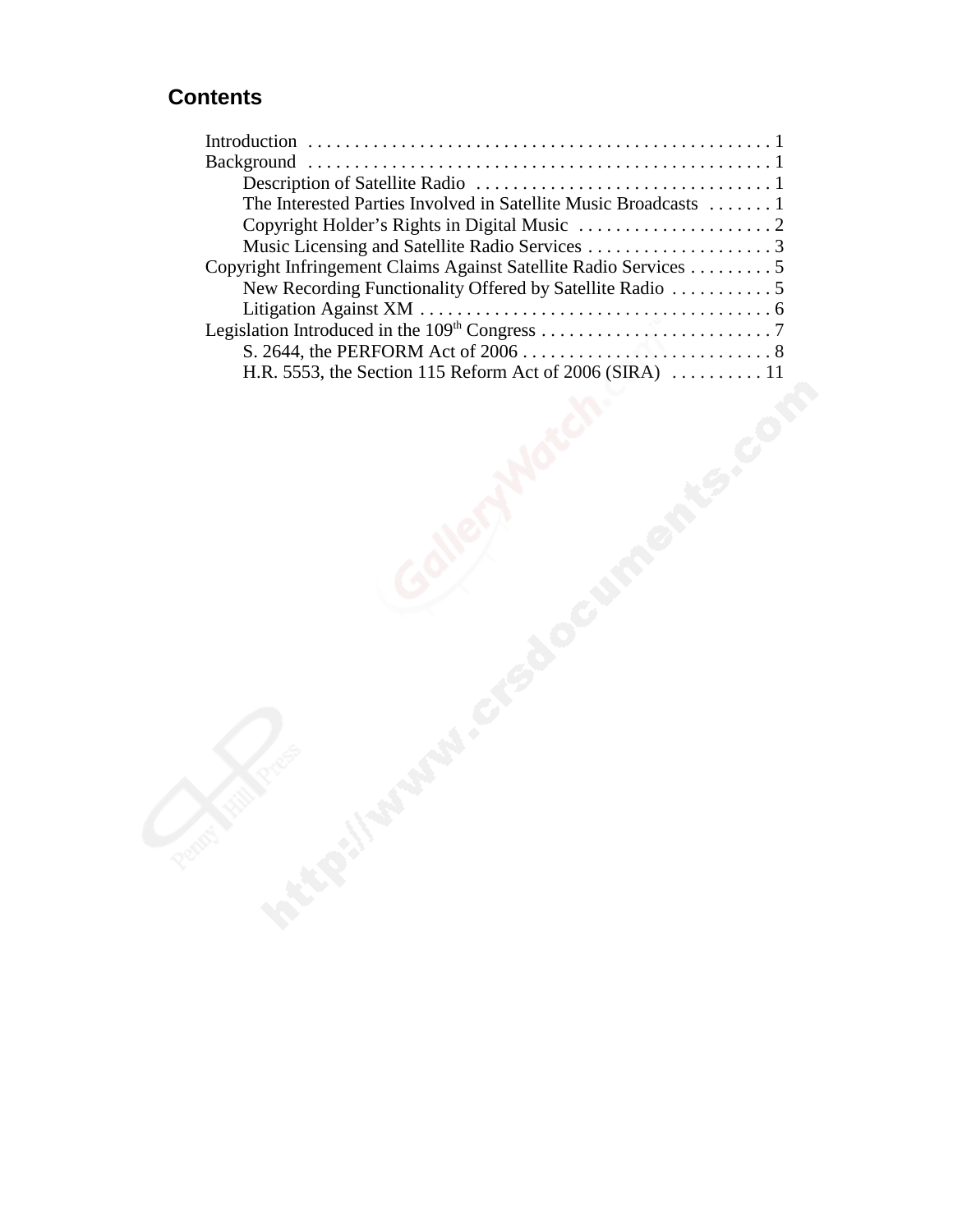# Satellite Digital Audio Radio Services and Copyright Law Issues

## **Introduction**

When satellite radio providers broadcast copyrighted content to their customers, several copyright issues potentially arise. The rights of music copyright holders under the Copyright Act to control and financially benefit from uses of their creative works may affect the music licensing fees paid by satellite radio companies, and may limit the manner in which consumers listen to and enjoy music broadcast by satellite. This report explains the music copyright issues involved in satellite radio services, summarizes the concerns raised by some music copyright holders over particular recording features offered by satellite radio companies, and examines legislation introduced in the  $109<sup>th</sup> Congress$  that seek to reform digital music licensing, including S. 2644 (PERFORM Act of 2006) and H.R. 5553 (Section 115 Reform Act of 2006).

## **Background**

**Description of Satellite Radio.** The satellite radio industry comprises two companies, Washington, DC-based XM Satellite Radio, Inc., and New York, NYbased SIRIUS. These companies broadcast to consumers audio content from dedicated satellites orbiting over the United States, in the form of "channels" that offer a wide variety of digital-quality music, sports, traffic, weather, and talk radio programming. Combined, these two companies provide satellite radio service to more than 11 million subscribers in the United States.<sup>1</sup> To listen to these broadcasts, a customer pays a monthly subscription fee $2$  to the company and uses a satellite radio receiver — a special audio device manufactured by electronics companies such as JVC, Pioneer, and Samsung. Satellite radio receivers are available in different configurations for various listening environments (e.g., car, home stereo, and portable hand-held device).

**The Interested Parties Involved in Satellite Music Broadcasts.** Several parties are interested in the offering of satellite digital<sup>3</sup> audio radio:

<sup>1</sup> *Parity, Platforms, and Protection: The Future of the Music Industry in the Digital Radio Revolution: Hearing Before the Senate Comm. on the Judiciary,* 109th Cong., 2nd Sess. (2006) (statement of Gary Parsons, Chairman of XM Satellite Radio), *available on July 12, 2006 at* [http://judiciary.senate.gov/testimony.cfm?id=1853&wit\_id=5268].

 $2^2$  The current monthly fee charged by both SIRIUS and XM is \$12.95.

<sup>3</sup> Copyright issues regarding *analog* music services, such as traditional AM and FM radio station broadcasters, are beyond the scope of this report. The Copyright Act creates particular rights and licenses for music conveyed to the public by digital means, which are (continued...)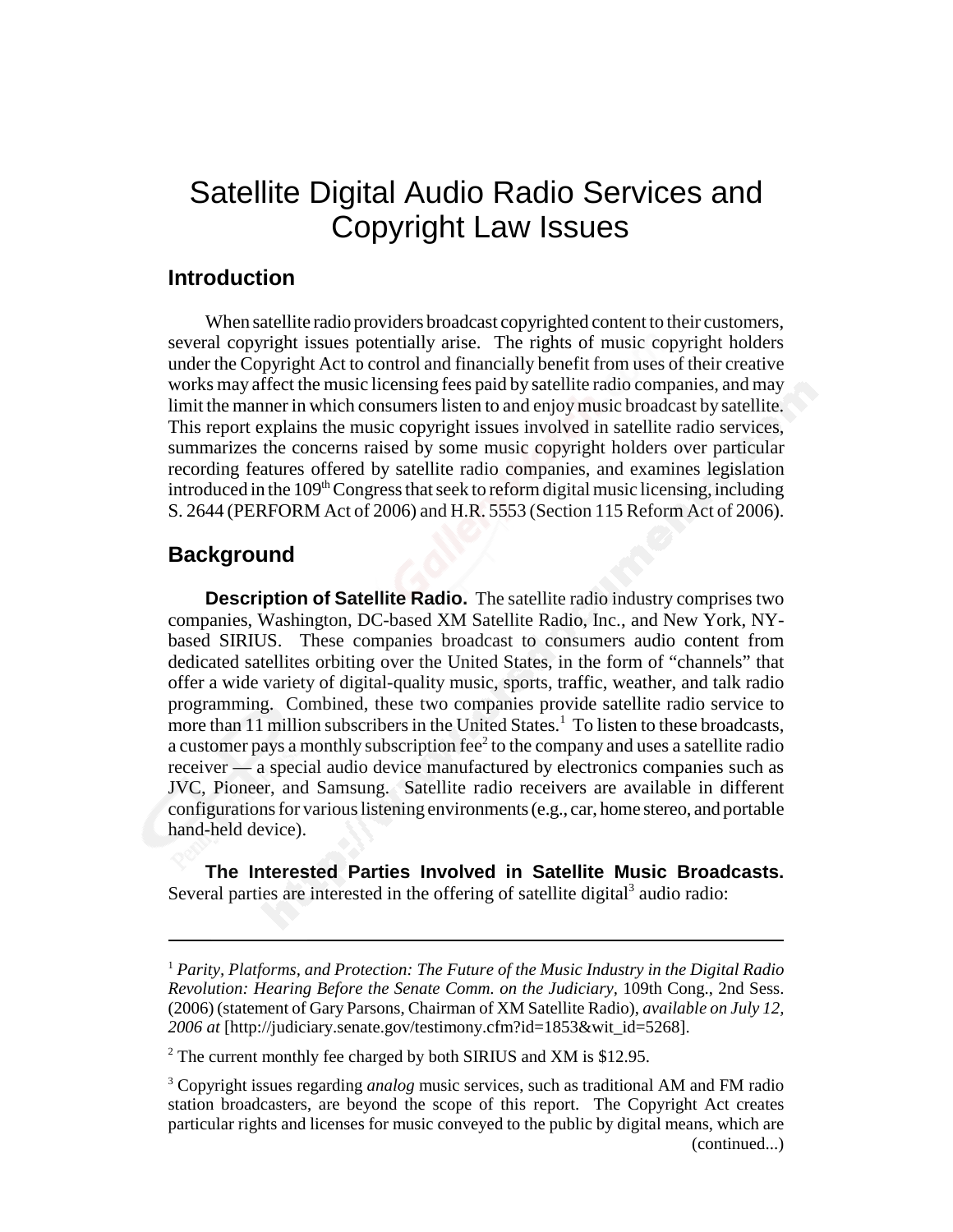- Musical content creators (individuals who compose music by writing musical notation and the lyrics of a song — e.g., songwriters).<sup>4</sup>
- Sound recording owners (a performance of a song or other piece of music that is recorded onto a material object, including digital music formats such as MP3 — e.g., record companies that produce, manufacture, and distribute the sound recording).<sup>5</sup>
- Satellite radio providers (entities that deliver music to the public by means of satellite broadcast — e.g., XM and SIRIUS).
- Consumers who enjoy listening to satellite radio.

Customers pay monthly fees to satellite radio companies for the ability to receive broadcasts; these companies, in turn, compensate music content creators and sound recording owners for the right to digitally deliver music to their subscribers. Satellite radio operators are obliged to pay licensing fees to copyright holders because of several provisions of the Copyright Act.

**Copyright Holder's Rights in Digital Music.** Section 106 of the Copyright Act provides copyright holders with several discrete, exclusive rights to, among other things,<sup>6</sup> control:<sup>7</sup>

- $\bullet$  the reproduction of a work, meaning copying the work;
- the distribution of a work, meaning transferring ownership of a copy of a work to the public by sale, rental, lease, or lending; and
- $\bullet$  the public performance of a work, meaning performing, transmitting or otherwise communicating the work to the public.8

Each of these rights corresponding to the particular use of a copyrighted work is distinct and divisible; meaning, for example, that a copyright holder could authorize a third party to distribute a work while denying that same party the right to perform it publicly. Therefore, a third party interested in doing something with a

 $3$  (...continued)

largely inapplicable for works made available to the public via analog technologies.

<sup>&</sup>lt;sup>4</sup> For example, Cole Porter wrote the song "I've Got You Under My Skin."

<sup>&</sup>lt;sup>5</sup> For example, Frank Sinatra recorded a rendition of him singing Cole Porter's "I've Got You Under My Skin." This sound recording is owned by Reprise Records.

<sup>&</sup>lt;sup>6</sup> 17 U.S.C. § 106 also provides the copyright holder with the right to display or prepare derivative works based upon the work; these rights are beyond the scope of this report.

 $7$  The holder of a copyright in a work has the right to do, or to authorize others to do, any of these actions with respect to the work.

<sup>8</sup> 17 U.S.C. §§ 101, 106. Section 101 of the Copyright Act provides a more detailed definition of "publicly," which is not necessarily relevant to the delivery of digital audio to the public.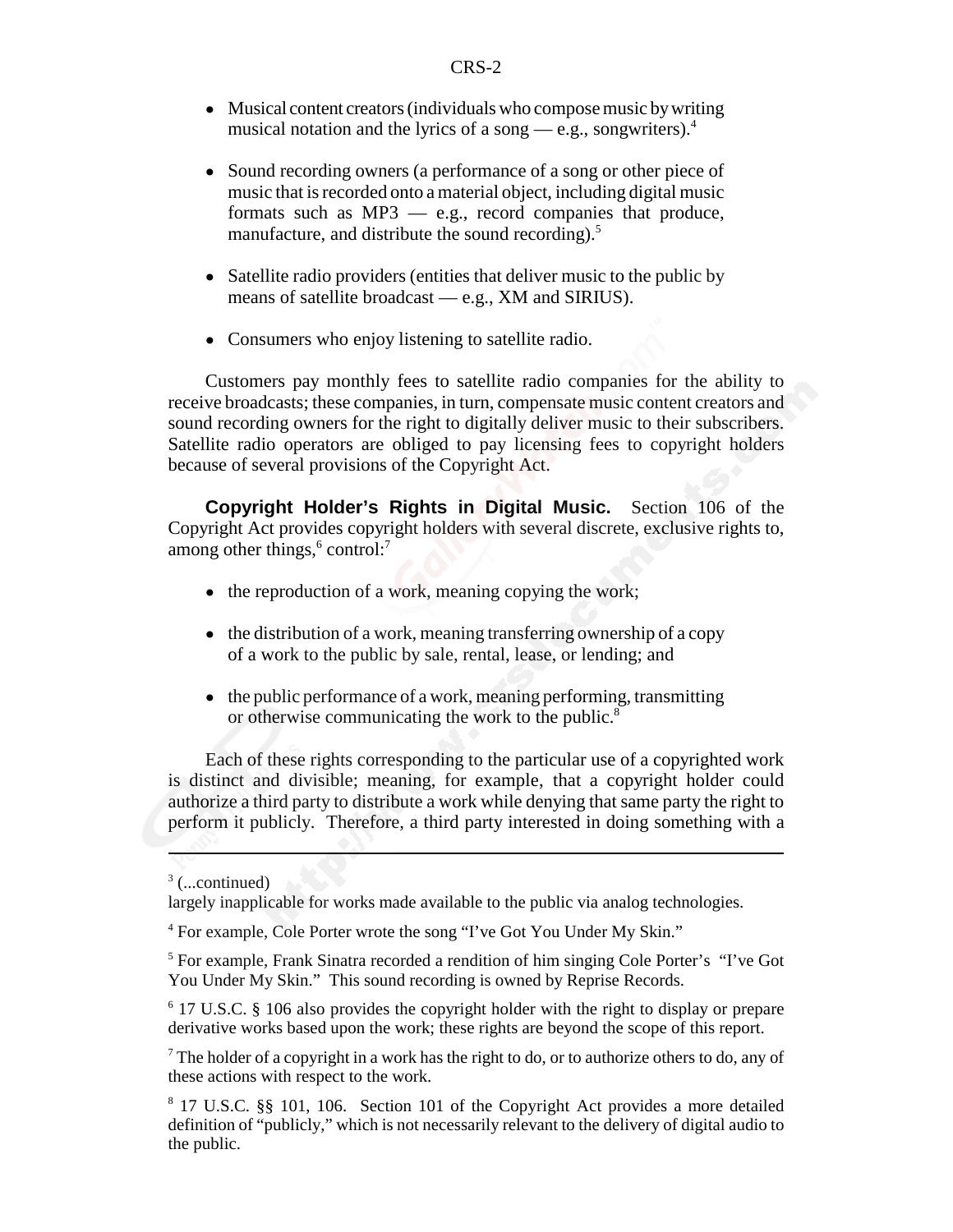copyrighted work must first obtain the permission of the copyright holder to do anything that implicates any one of the holder's exclusive rights (e.g., reproduce, distribute, or perform). The unauthorized use of a copyrighted work constitutes an infringement of the particular right at issue, unless the action is permitted by a statutory exception, such as "fair use" for limited purposes such as criticism, teaching, comment, scholarship, or research.<sup>9</sup>

**Music Licensing and Satellite Radio Services.** As noted above, the Copyright Act distinguishes between two different holders of copyrights in musical content — for simplification and convenience, this report refers to these two parties as the "songwriter" (musical work composer or the music publisher) and the "record label" (owner of the material object in which the sounds of a musical work are recorded). Music copyright holders usually grant permission to a third party through a voluntarily negotiated, private licensing agreement, whereby the third party agrees to pay royalties to the copyright holder in exchange for the right to use the work under the conditions set forth in the contract. However, copyright law also provides several types of "compulsory" licenses for certain uses of music, in which the third party need *not* seek authorization of the copyrighted holder, but rather pays a statutorily prescribed royalty rate for the privilege of using the work in particular, limited ways that are specified by the Copyright Act.

The compulsory licenses created by the Copyright Act are found in 17 U.S.C. §§ 112, 114, and 115. Section 112 involves "ephemeral" recordings of digital audio transmissions; for example, entities that "webcast" (transmission of audio through the Internet) a sound recording may pay a compulsory license fee under § 112 to make a temporary reproduction or copy of the recording, generally stored in the hard drives of computer servers, to facilitate the performance. Section 114 provides a compulsory license to certain eligible music providers for the public performance of digitally transmitted sound recordings. Section 115 allows a user to pay a "mechanical license" to the songwriter for the right to reproduce and distribute the musical composition, in a manner that may be heard with the aid of a mechanical device, for songs that have been initially distributed publicly under the authority of the copyright holder. The Digital Performance Right in Sound Recordings Act of 1995<sup>10</sup> amended  $\S 115$  to include "digital phonorecord deliveries," or DPDs, thus ensuring compensation to songwriters for the digital transmission (e.g., digital downloads) of their musical compositions. The § 115 mechanical license does not, however, authorize reproduction of the sound recording that is embodied in the digital music file; permission to duplicate the sound recording must be obtained through voluntary negotiation and agreement with the record label.

The chart below provides a summary and comparison of the royalties that are paid by a digital music service, and the copyright holders to whom they are owed, for music delivered to the public through digital means — either by digital "downloads" of music files (implicating the reproduction and distribution rights) or by broadcast (implicating the performance right). As the chart illustrates, both copyright holders (the songwriter and record label) are entitled to compensation for any reproduction,

<sup>&</sup>lt;sup>9</sup> 17 U.S.C. § 107.

<sup>&</sup>lt;sup>10</sup> P.L. 104-39 (1995).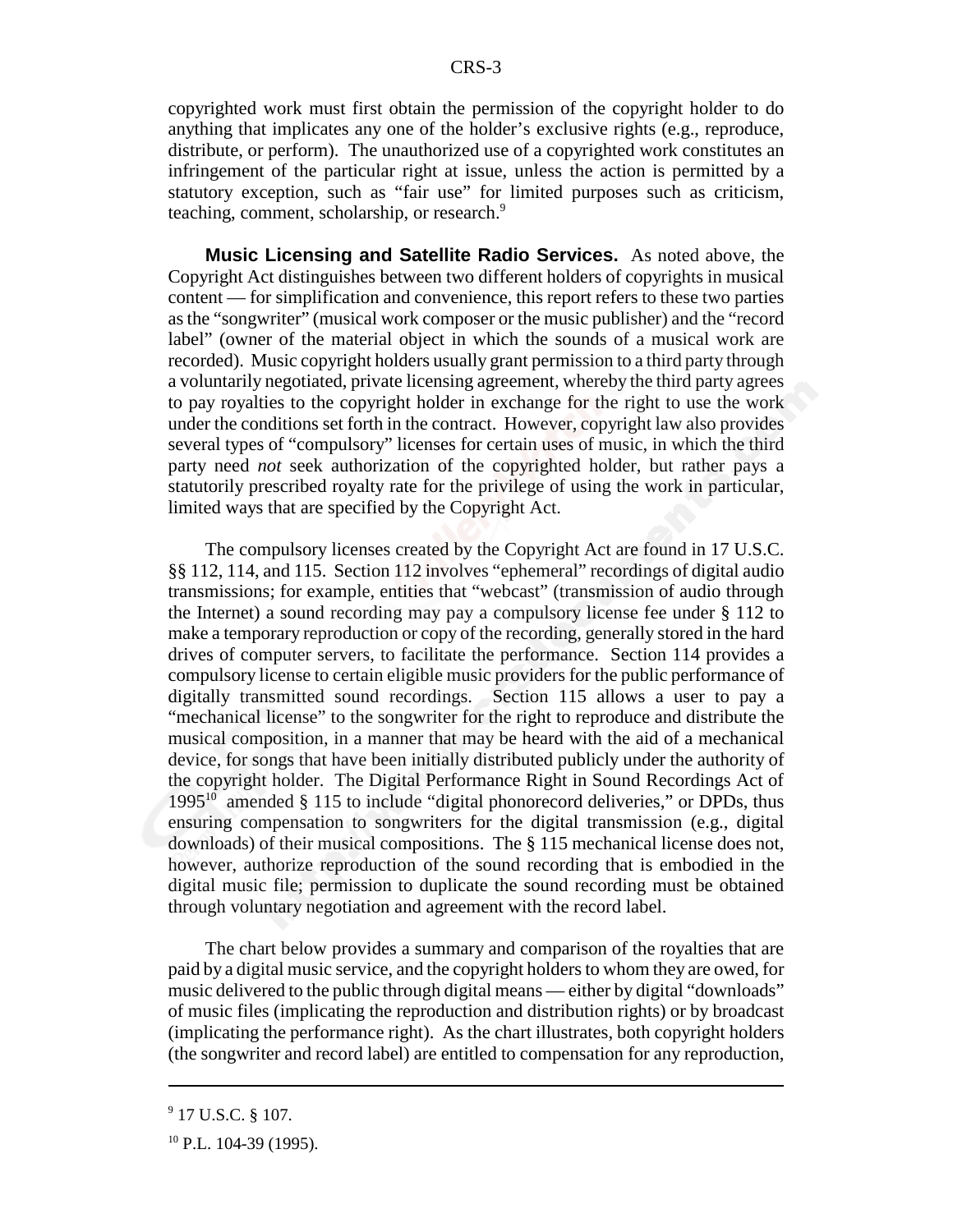distribution, or performance of their works, although the rates may vary between the type of use and the type of music copyright holder. Generally, the royalty rates increase in direct proportion with the amount of control the listener may exercise over the music received:

| <b>Royalty Rates and Digital Music Services</b>                                                                                           |                                                                                                                                                                                                            |                                                                                                                                                                                 |  |
|-------------------------------------------------------------------------------------------------------------------------------------------|------------------------------------------------------------------------------------------------------------------------------------------------------------------------------------------------------------|---------------------------------------------------------------------------------------------------------------------------------------------------------------------------------|--|
|                                                                                                                                           | <b>Reproducing or Distributing</b><br>a Work                                                                                                                                                               | <b>Publicly Performing a</b><br>Work Through Digital <sup>11</sup><br><b>Transmission</b>                                                                                       |  |
| <b>Songwriter:</b> the author<br>of a musical work, or the<br>holder of a copyright in<br>a musical composition<br>(the music publisher). | As provided by $\S$ 115 of the<br>Copyright Act, a "mechanical<br>license": 9.1 cents for songs 5<br>minutes or less, or 1.75 cents<br>per minute or fraction thereof<br>for songs over 5 minutes. $^{12}$ | Royalty rate set by<br>voluntarily negotiated<br>private agreement between<br>the third party and the<br>copyright owner. <sup>13</sup>                                         |  |
| <b>Record label:</b> the holder<br>of a copyright in a sound<br>recording of a musical<br>composition.                                    | Royalty rate set by voluntarily<br>negotiated private agreement<br>between the third party and the<br>copyright owner.                                                                                     | As provided by § 114<br>$(d)(2)$ of the Copyright Act,<br>a compulsory license for<br>public performance of<br>sound recordings: 0.0762<br>cents per performance. <sup>14</sup> |  |

<sup>13</sup> ASCAP, BMI, and SESAC are "performing rights societies" that represent their members (composers, songwriters, lyricists, and music publishers) in the licensing of public performances of their works. *See, e.g.,* [http://www.ascap.com/about].

<sup>&</sup>lt;sup>11</sup> While there is no general public performance right in sound recordings, copyright law provides a limited right to sound recording copyright holders for the performance of a sound recording by means of a digital audio transmission. 17 U.S.C. §106(6). However, terrestrial radio stations (AM and FM stations) that broadcast through analog means, do not need to compensate recording artists or record labels, only the composer of the music.

 $12$  This is the statutory rate effective from January 1, 2006, to December 31, 2007. U.S. Copyright Office, Copyright Royalty Rates, Section 115, the Mechanical License, *available on July 12, 2006, at* [http://www.copyright.gov/carp/m200a.html]. However, the Harry Fox Agency, a wholly owned subsidiary of the National Music Publisher's Association, typically negotiates and issues these licenses on behalf of songwriters, and the mechanical license is seldom used for the permission to make or distribute copyrighted musical compositions; such rate rarely exceeds that set by the U.S. Copyright Office. *See* [http://www.harryfox.com/public/FAQ.jsp].

<sup>&</sup>lt;sup>14</sup> Digital Performance Right in Sound Recordings and Ephemeral Recordings, 69 Fed. Reg. 5693 (Feb. 6, 2004), *available on July 12, 2006 at* [http://www.copyright.gov/fedreg/ 2004/69fr5693.html]. This is the current rate set by the Copyright Royalty Board of the Library of Congress, which determines the rates and terms of statutory royalty payments. Pursuant to 17 U.S.C. § 804(b)(3)(B), the Copyright Royalty Board commenced proceedings in January 2006 to determine a new rate to be paid by satellite digital audio radio services, for the period beginning on January 1, 2007, and ending on December 31, 2012. Adjustment of Rates and Terms for Preexisting Subscription and Satellite Digital Audio Radio Services, 71 Fed. Reg. 1455 (Jan. 9, 2006), *available on July 12, 2006 at* [http://www.loc.gov/crb/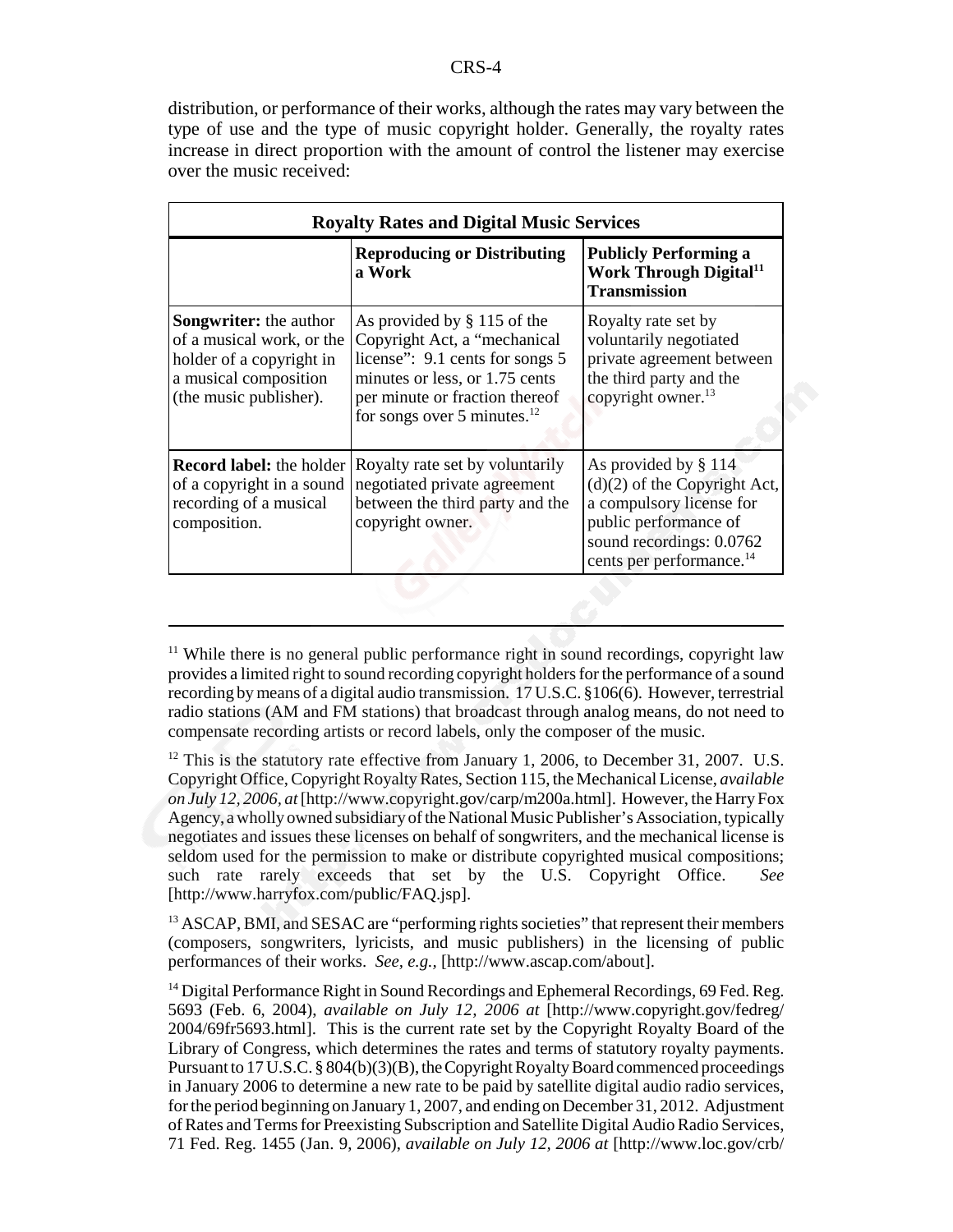# **Copyright Infringement Claims Against Satellite Radio Services**

**New Recording Functionality Offered by Satellite Radio.** When satellite radio services broadcast copyrighted content to their subscribers, they pay *performance* royalties to the songwriter and record label as specified on the previous page. However, in early 2006, XM Satellite Radio and SIRIUS introduced portable hand-held devices that allow their subscribers to program in advance the digital recording of up to 50 hours of broadcast music for later playback.<sup>15</sup> The Recording Industry Association of America (RIAA), which represents record companies that comprise approximately 90% of all sound recordings produced and sold in the United States, alleges that these recording devices hold the potential to infringe their copyright holders' rights to control the reproduction and distribution of music. Summarizing the nature of the complaint, the chairman of a major record label testified before Congress as follows:

[B]y virtue of the rapid advancements in technology, [satellite radio services] are quickly being transformed into much more than the traditional, passive, listening-only experiences from which their original compulsory license was derived. Many of these services have already morphed from listening services into download services. Satellite services are now offering new devices, which can essentially transform a satellite service like XM and Sirius into a distribution service like iTunes.<sup>16</sup>

SIRIUS has reached agreements with the four major record labels (EMI Music Group, Warner Music Group, Vivendi Universal's Universal Music Group, and Sony-BMG) to pay a fee to the labels for each sale of its S50 recording device in exchange for the right to market the device.<sup>17</sup> However, XM Satellite Radio has, to date, been unsuccessful in negotiating a similar agreement with the record labels. In defense to charges of copyright infringement, XM has asserted the following:

[The recording devices] simply enable listeners to save songs off the radio for playback later — the 21st century equivalent of a cassette recorder, in the same way that TiVo allows them to save TV shows for later viewing. XM subscribers cannot choose the tracks that XM plays. And unlike download services, XM

 $14$  (...continued) fedreg/2006/71fr1455.html].

<sup>15</sup> See, e.g., the Pioneer Inno, described at [http://www.xmradio.com/pioneerinno/index.jsp], the Samsung Helix, described at [http://www.xmradio.com/samsunghelix/index.jsp], and the SIRIUS S50, described at [http://www.sirius.com/gs/s50/index\_product.html].

<sup>16</sup> *Parity, Platforms, and Protection: The Future of the Music Industry in the Digital Radio Revolution: Hearing Before the Senate Comm. on the Judiciary*, 109th Cong., 2nd Sess. (2006) (statement of Edgar Bronfman, Chairman and CEO of Warner Music Group), *available on July 12, 2006 at* [http://judiciary.senate.gov/testimony.cfm?id=1853& wit\_id=5267].

17 Peter Kafka, *Sirius, EMI Agree On Player Deal*, Forbes.com (Apr. 13, 2006), *available on July 12, 2006 at* [http://www.forbes.com/2006/04/13/sirius-emi-music\_cx\_pk\_0413 sirius.html].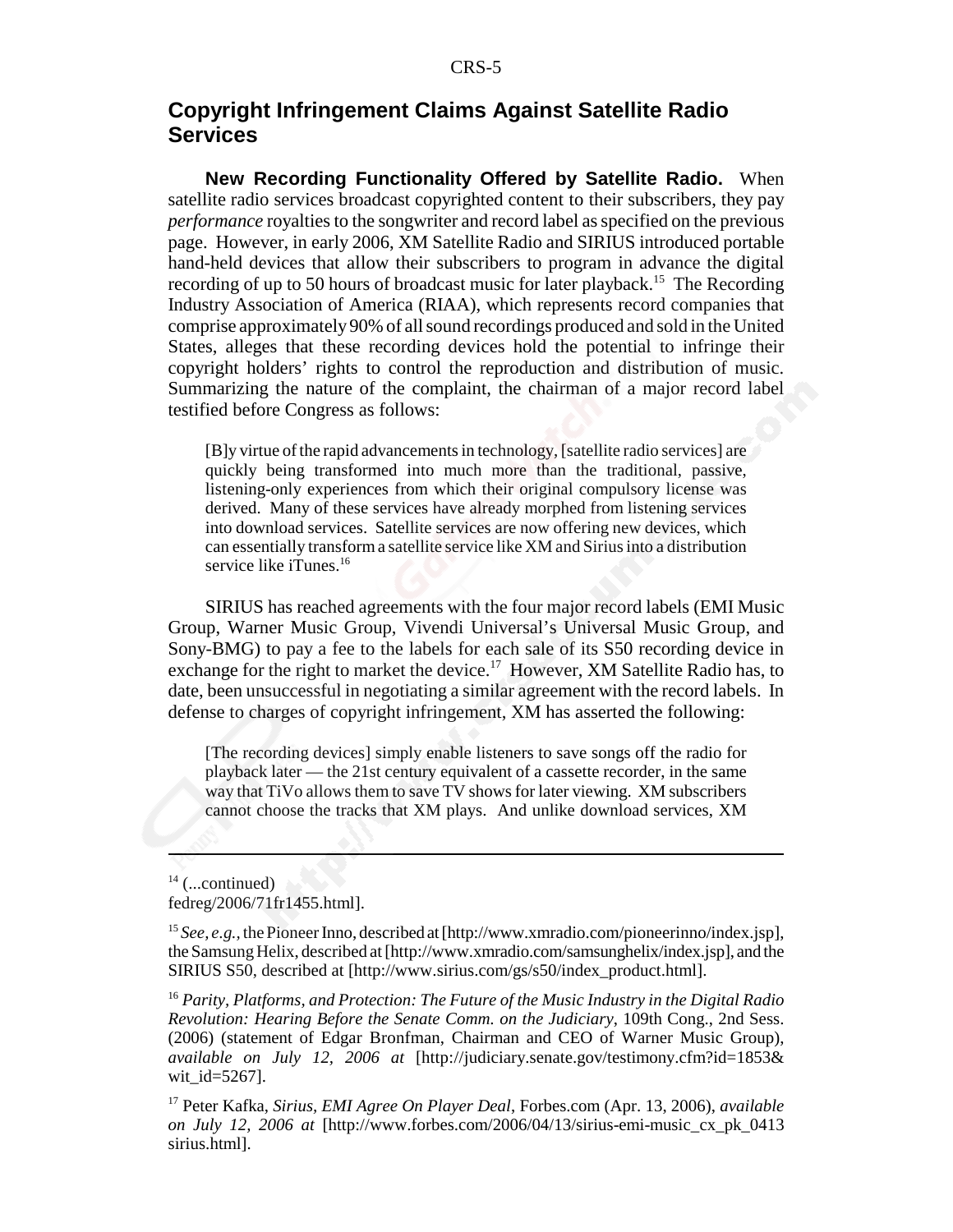subscribers never own the programming that they record from XM — it cannot be burned to a CD, transferred to other radios or uploaded to the internet. In addition, XM subscribers can only listen to recorded XM content as long as they keep an active XM subscription.<sup>18</sup>

**Litigation Against XM.** In a federal lawsuit filed against XM Satellite Radio on May 16, 2006,<sup>19</sup> the major record labels argue that XM has only paid for the right to perform (broadcast) music under a § 114 compulsory license, but that it has not voluntarily negotiated or paid for the right to reproduce and distribute a copy of such music to subscribers. Section 114 of the Copyright Act provides that the limited compulsory license available for the public performance of a sound recording does not "annul, limit, impair, or otherwise affect" the reproduction and distribution rights of a holder of copyright in sound recordings.20 Under the plaintiffs' characterization, the defendant XM Satellite Radio, by offering the recording devices, is effectively functioning as a digital download "service" rather than solely as a satellite radio broadcaster, and thus XM should have to pay higher royalties fees for the right to distribute music, such as those paid by an online music stores like Apple Computer's  $i$ Tunes service.<sup>21</sup>

XM company officials respond to this allegation by presenting its recording device as a lawful, digital audio recording device that is fully compliant with the Audio Home Recording Act (AHRA).<sup>22</sup> Congress enacted the AHRA<sup>23</sup> in 1992 to provide for a royalty payment system and a serial copyright management system for consumer electronic devices that allow digital copying of sound recordings in exchange for a prohibition on copyright infringement lawsuits against the manufacturers of such devices and consumers who use them for noncommercial purposes. In addition, or in the alternative, XM officials claim that the devices allow for legitimate "time-shifting" of radio broadcasts similar to that offered by a  $VCR$ ,  $^{24}$ a "fair use" approved by the U.S. Supreme Court in the 1984 case, *Sony Corp. of America v. Universal City Studios, Inc.*25

 $20$  17 U.S.C. § 114(d)(4)(C).

21 Charles Duhigg, *Labels Sue XM Over Its Device,* L.A. TIMES, May 17, 2006, at C3.

<sup>22</sup> *See* Logan, *supra* note 18.

23 P.L. 102-563 (1992), codified at 17 U.S.C. § 1001 et seq.

<sup>24</sup> *Parity, Platforms, and Protection: The Future of the Music Industry in the Digital Radio Revolution: Hearing Before the Senate Comm. on the Judiciary*, 109th Cong., 2nd Sess. (2006) (statement of Gary Parsons, Chairman of XM Satellite Radio), *available on July 12, 2006 at* [http://judiciary.senate.gov/testimony.cfm?id=1853&wit\_id=5268].

 $25464$  U.S. 417 (1984). While "time-shifting" for non-commercial, private use was deemed a fair use, the Court defined such practice to mean the recording of a program for viewing (continued...)

<sup>18</sup> Eric Logan, *An Open Letter From XM Satellite Radio to Artists, Musicians and Songwriters, available on July 12, 2006 at* [http://www.xmradio.com/lineup/openletter. jsp?refsrc=hp\_ex].

<sup>&</sup>lt;sup>19</sup> Atlantic Recording Corp., et al., v. XM Satellite Radio, Inc., No. 1:06-cv-03733 (S.D.N.Y. filed May 16, 2006).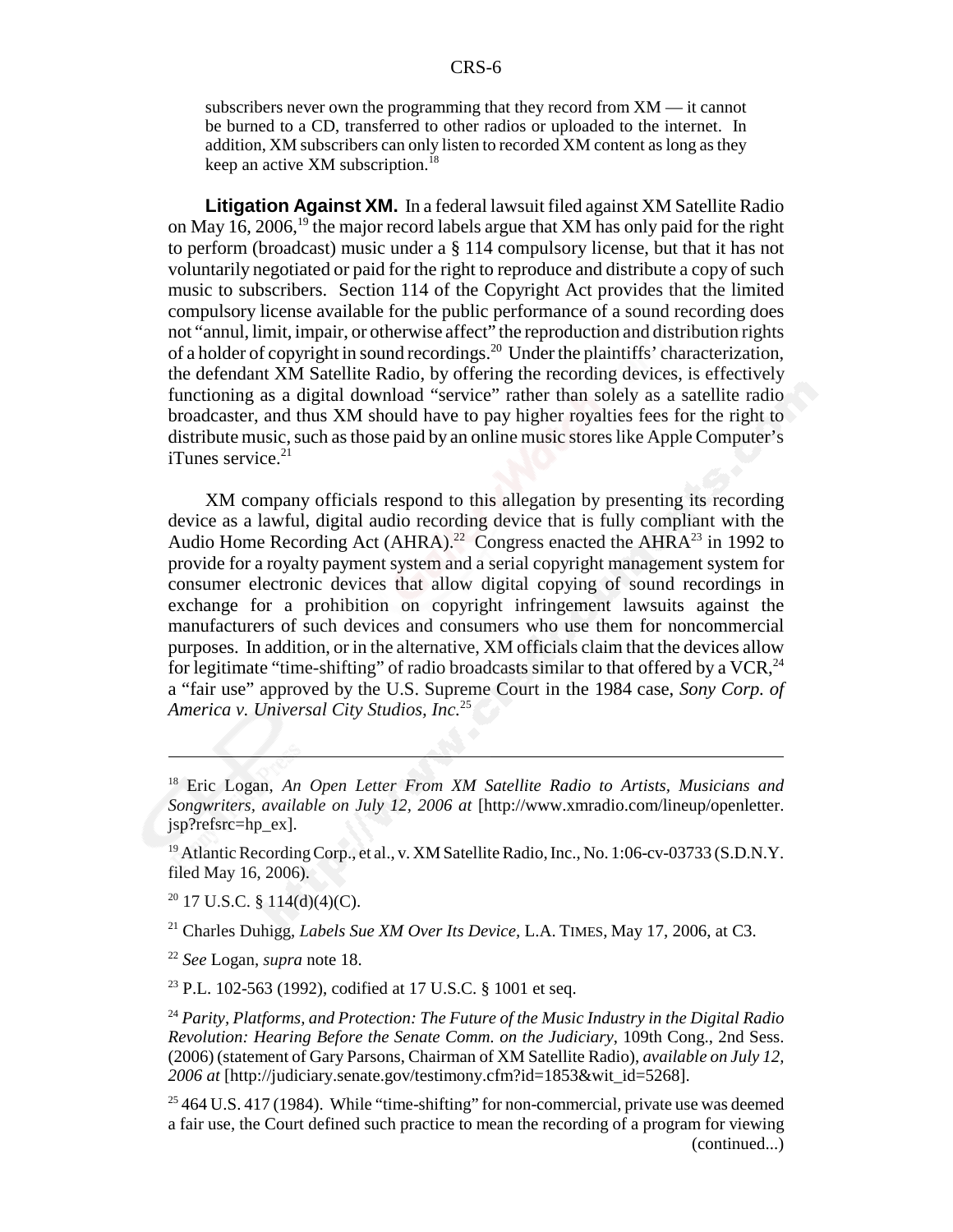As of the writing of this report, the outcome of this litigation is not yet known, and thus the validity of the legal theories offered by the parties to the dispute remains open to question.

# **Legislation Introduced in the 109th Congress**

In recognition of the technological advances in music delivery methods to the public, the potential blurring of distinctions between reproduction, distribution, and performance rights when music is transmitted digitally,<sup>26</sup> and the perception that music licensing laws are antiquated,<sup>27</sup> several bills have been introduced in the  $109<sup>th</sup>$ Congress that seek to reform the Copyright Act with respect to the use of copyrighted music in a digital context. Among other things, the purpose of these bills, according to their sponsors, is to ensure that music copyright holders are fairly compensated and their works protected against unauthorized further reproduction, redistribution, or retransmission, and to streamline the process through which digital music services obtain permission from music publishers and record labels to use their songs and recordings. Critics, however, raise concerns that the proposed licensing reform legislation may hinder technological innovation and the ability of consumers to enjoy music in ways that are most convenient to them.<sup>28</sup> Some digital music providers, particularly the satellite radio companies, also observe that the bills are being

 $25$  (...continued)

once at a later time, and thereafter erasing it. *Id.* at 423. In contrast, however, the Court arguably did not appear to sanction "library-building," in which a user records a program in order to keep it for repeated viewing.

<sup>26</sup> *See Music Licensing: Hearing Before the Senate Comm. On the Judiciary,* 109th Cong., 1st Sess. (2005) (statement of Marybeth Peters, The Register of Copyrights), available on July 12, 2006, at [http://judiciary.senate.gov/testimony.cfm?id=1566&wit\_id=4446] ("For various reasons that made sense at one time, the domestic music licensing structure for nondramatic musical works has evolved as a two-track system, one for licensing public performance rights and the other for licensing the reproduction and distribution rights. This worked reasonably well when the two sets of rights rarely intersected. But the reality of digital transmissions is that in many situations today it is difficult to determine which rights are implicated and therefore whom a licensee must pay in order to secure the necessary rights.").

<sup>&</sup>lt;sup>27</sup> See id. ("There is no debate that section 115 needs to be reformed to ensure that the United States' vibrant music industry can continue to flourish in the digital age.... [T]he operative question is not whether to reform section 115, but how to do so.... It is now time to modernize section 115 holistically not only to address immediate needs, but also to establish a functional licensing structure for the future.").

<sup>28</sup> *See, e.g.,* Consumer Electronics Association, *CEA Urges Congress to Reject the PERFORM Act,* May 12, 2006, *available on July 12, 2006, at* [http://www.ce.org/shared\_ files/pr\_attachments/20060512\_perform.doc] ("Americans have been making noncommercial recordings off the radio for decades. This bill would turn back the clock on home recording. Indeed, if this bill applied to video content, your TiVO would be outlawed.").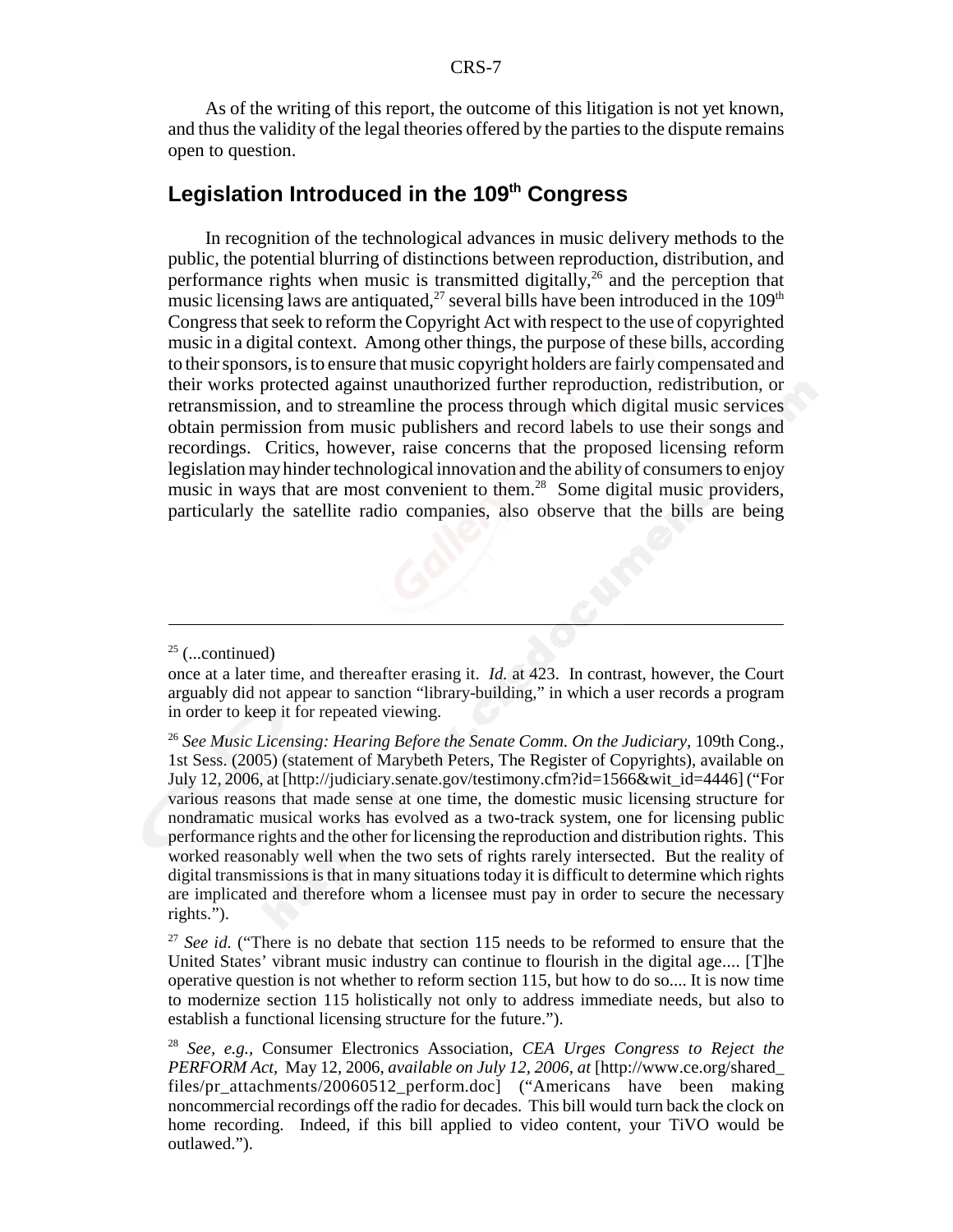introduced at an inopportune time: when some digital music providers and music copyright holders are renegotiating the terms and rates of music licensing contracts.<sup>29</sup>

**S. 2644, the PERFORM Act of 2006.** Senators Feinstein, Graham and Frist introduced S. 2644, the Platform Equality and Remedies for Rights Holders in Music Act of 2006 (PERFORM Act) on April 25, 2006. The PERFORM Act is primarily concerned with the digital public performance right of sound recording copyright holders; thus, satellite radio companies would be directly affected by this bill. If enacted, S. 2644 would:

- Create an additional eligibility precondition<sup>30</sup> for the use of a  $\S$  114 compulsory licenses (for public performance of a digitally transmitted sound recording), which mandates that the transmitting entity "takes no affirmative steps to authorize, enable, cause or induce the making" of a phonorecord,<sup>31</sup> by or for the listener.<sup>32</sup>
- $\bullet$  Require content protection a transmitting entity that avails itself of a § 114 compulsory license must use "technology that is reasonably available, technologically feasible, and economically reasonable" to disallow the reproduction of the music transmitted to the listener,<sup>33</sup> *except* for "reasonable recordings."<sup>34</sup>

 $30$  Section 114 currently contains several preconditions that a transmitting entity must satisfy before qualifying for the use of a compulsory license, the specific details of which are beyond the scope of this report.

 $31$  The Copyright Act defines the term "phonorecord" to mean a material object in which fixations of sound are embodied, and from which the sounds may be perceived, reproduced, or otherwise communicated, either directly or with the aid of a machine. 17 U.S.C. § 101. A sound recording and a musical work may be embodied in a physical phonorecord.

 $32$  S. 2644, § 2(c) (bill as introduced). Thus, if a digital music provider took actions that violate this condition, such as by allowing its users to create "music libraries," it would not be eligible for a compulsory license to perform the sound recording, and must instead voluntarily negotiate licensing agreements with sound recording copyright holders (the record labels) to gain the right, not only to digitally transmit the work, but also to reproduce and distribute it as well.

 $33$  Although the focus of this report is concerned with satellite radio broadcasts, it is worth noting that this provision of the PERFORM Act would likely require webcasters (Internet radio broadcasters) to stream music to the public using a digital rights management (DRM) enabled digital music file format, such as Microsoft's Windows Media Audio (WMA) or Real's RealAudio (RA) format. MP3-encoded audio is *not* DRM-compliant, and thus webcasters may need to switch their Internet radio streams to a non-MP3 format. *See* Fred (continued...)

<sup>29</sup> *Parity, Platforms, and Protection: The Future of the Music Industry in the Digital Radio Revolution: Hearing Before the Senate Comm. on the Judiciary,* 109th Cong., 2nd Sess. (2006) (statement of Gary Parsons, Chairman of XM Satellite Radio), *available on July 12, 2006 at* [http://judiciary.senate.gov/testimony.cfm?id=1853&wit\_id=5268] ("The proposed Perform Act would give the recording industry unwarranted control over the business of satellite radio, and would unfairly change the rules governing our upcoming royalty rate arbitration just as that arbitration is about to begin.").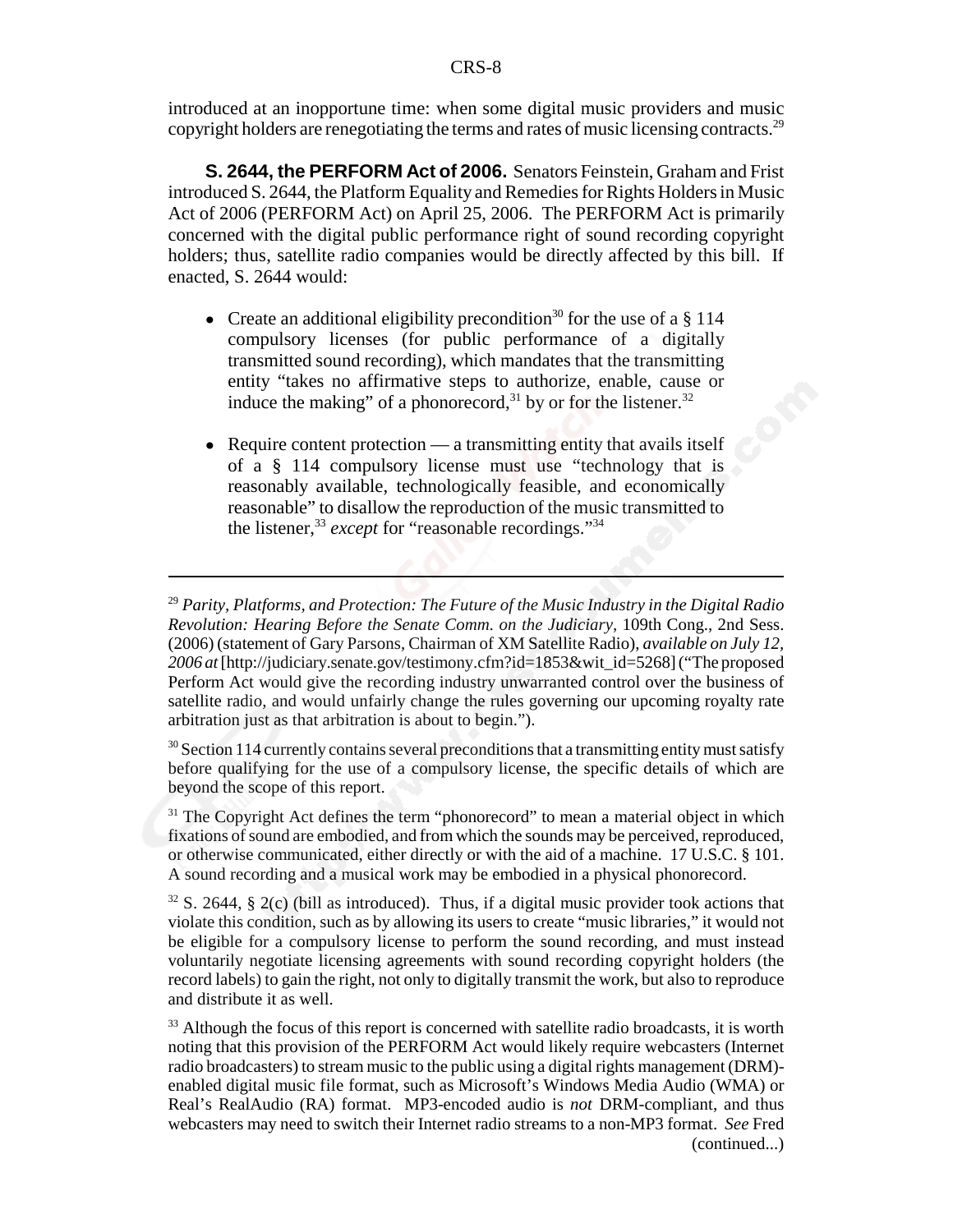- Define "reasonable recording" to mean the making of a phonorecord for private, noncommercial use, where the recording device and the entity transmitting the music employ technological measures that (1) allow automated recording or playback based on specific programs, time periods, or channels, as selected by the user; (2) prevent automated recording or playback based on specific sound recordings, albums, or artists; (3) prevent the user from separating the recording into component segments and manipulating the sequence of playback of those components; and (4) prevent the redistribution, retransmission, or other exporting of the phonorecord from the recording device through a digital output or by burning it onto removable media such as a blank CD or memory card.35
- Establish "rate parity" between businesses that use the § 114 compulsory license — digital music providers that transmit audio through Internet, cable, and satellite technologies.36 Currently, the royalty rate for a § 114 license varies depending on the medium or technology being used to transmit the music.<sup>37</sup> In an attempt to

36 S. 2644, § 2(a), (b) (bill as introduced). Recall that traditional terrestrial radio stations (AM and FM) pay nothing in performance royalties to sound recording copyright holders, as the Copyright Act does not provide a general performance right in sound recordings, only a right in sound recordings performed through digital audio transmissions.

 $37$  According to an executive of an Internet radio company, satellite radio services pay sound recording royalties of approximately 5-7% of their revenue, whereas subscription webcasters typically pay 10.9% of their revenue. *Parity, Platforms, and Protection: The Future of the Music Industry in the Digital Radio Revolution: Hearing Before the Senate Comm. on the Judiciary,* 109th Cong., 2nd Sess. (2006) (statement of N. Mark Lam, Chairman and CEO of Live365, Inc.), *available on July 12, 2006 at* [http://judiciary.senate.gov/testimony.cfm?  $id=1853$ &wit  $id=5270$ . However, a representative of the satellite radio industry testified before Congress that such rate disparity is justified because it takes into account the costs that are incurred by satellite radio providers in operating their services:

Of all the entities that pay performance royalties, satellite radio is the only industry that creates and pays for its entire delivery infrastructure. Webcasters like Yahoo! did not have to create the Internet, and did not have to license spectrum from the FCC. By contrast, we acquired an FCC broadcast license at a cost of \$90 million. We have spent close to a billion dollars to purchase our own dedicated transmission satellites and launch them into orbit, and we must repeat that investment to replace them on an ongoing basis after a relatively few years. We created and designed the XM transmission and receiving technology. In total, we have invested more than 3 billion dollars to create the satellite radio

(continued...)

 $33$  (...continued)

von Lohmann, *The Season of Bad Laws, Part 3: Banning MP3 Streaming,* Apr. 26, 2006, *available on July 12, 2006, at* [http://www.eff.org/deeplinks/archives/004587.php].

 $34$  S. 2644, § 2(c) (bill as introduced).

 $35$  S. 2644, § 2(d) (bill as introduced). The recording devices introduced by XM and SIRIUS currently appear to abide by  $(1)$  and  $(4)$ , but may not satisfy the conditions specified in  $(2)$ and (3).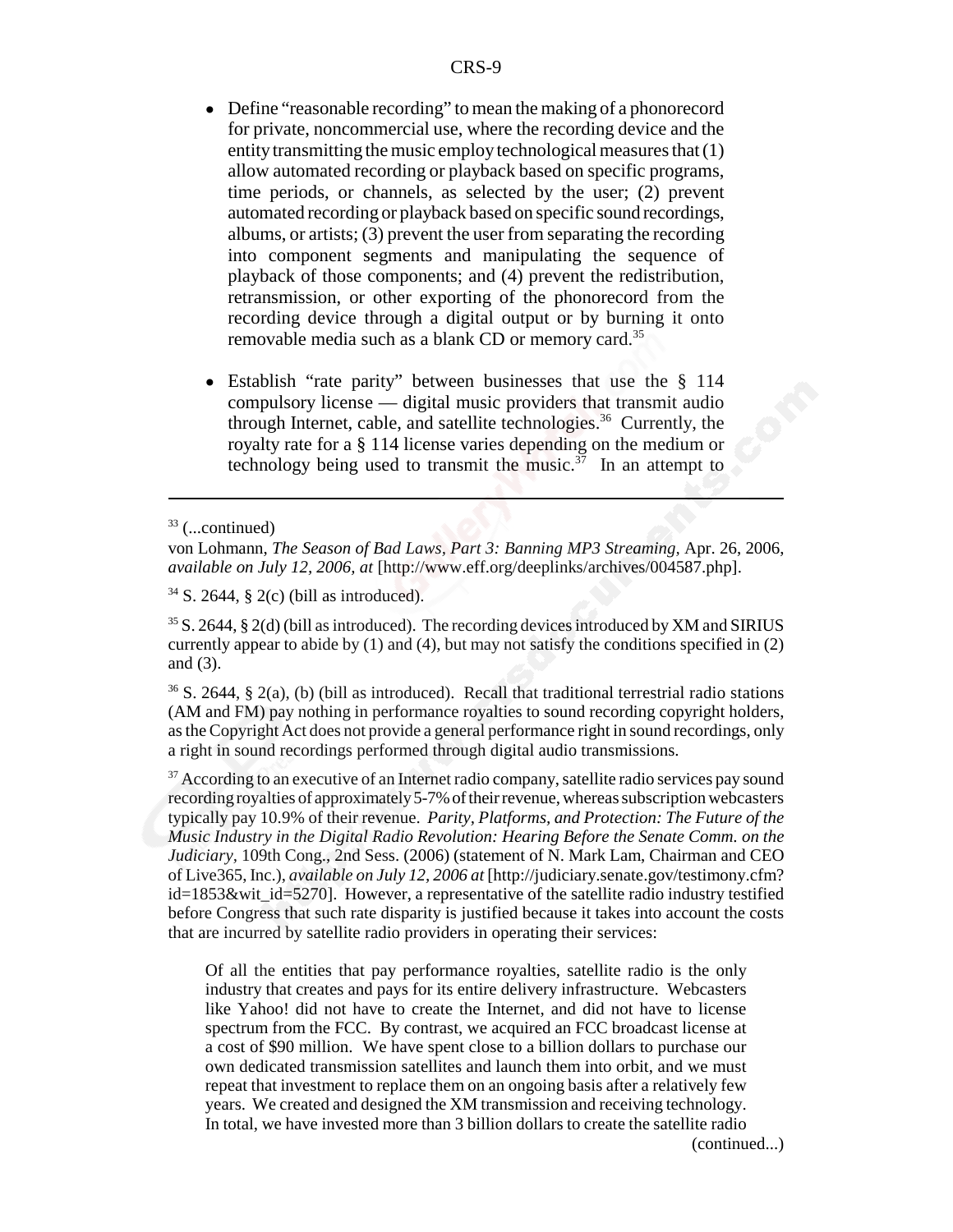#### CRS-10

create such "rate parity," S. 2644 would first change the standard that is used by the Copyright Royalty Board in determining the royalty rate, from one that reflects the "fees that would have been negotiated in the marketplace between a willing buyer and a willing seller" to a standard that uses "the fair market value" of the right to transmit digital audio.<sup>38</sup> Second, the bill adds a new consideration that the Copyright Royalty Judges must base their rate setting decision upon, $39$  to include "the degree to which reasonable recording affects the potential market for sound recordings, and the additional fees that are required to be paid by services for compensation."

A companion bill, H.R. 5361, was introduced on May 11, 2006, by Representative Howard Berman and referred to the House Committee on the Judiciary. H.R. 5361 is substantially similar to S. 2644 in many respects. One difference is that the provision of H.R. 5361 that amends  $§$  114(f)<sup>40</sup> qualifies the term "transmissions" with "eligible,"<sup>41</sup> and then provides a definition of "eligible" transmission," as it is to be used in  $\S 114(f)(1)$  as redesignated by the bill, to mean the following: subscription transmissions by preexisting subscription services, subscription transmissions by preexisting satellite digital audio radio services,

business, and expect to invest billions more on an ongoing basis.

*Parity, Platforms, and Protection: The Future of the Music Industry in the Digital Radio Revolution: Hearing Before the Senate Comm. on the Judiciary,* 109th Cong., 2nd Sess. (2006) (statement of Gary Parsons, Chairman of XM Satellite Radio), *available on July 12, 2006 at* [http://judiciary.senate.gov/testimony.cfm?id=1853&wit\_id=5268].

<sup>38</sup> However, S. 2644 fails to provide a definition of what constitutes "fair market value." One of the sponsors of the bill acknowledges this omission and suggests that a definition might be included in future versions of the bill if one could be developed based on "what the courts have held, what the copyright office has used, what a real competitive market would entail, as well as other factors that may not have been considered." 152 CONG.REC. S3510 (daily ed. Apr. 25, 2006) (statement of Sen. Feinstein).

 $39$  Under the current provision, 17 U.S.C. § 114(f)(2)(B), the Copyright Royalty Judges, in setting the reasonable rates and terms of a  $\S$  114 compulsory license, are required to base such decision on the following two factors: (1) whether use of the digital music service may substitute for or may promote the sales of sound recordings or otherwise may interfere with or may enhance the sound recording copyright owner's other streams of revenue from its sound recordings and (2) the relative roles of the copyright owner and the transmitting entity in the copyrighted work and the service made available to the public with respect to relative creative contribution, technological contribution, capital investment, cost, and risk.

 $40$  17 U.S.C. § 114(f) describes the procedures that the Copyright Royalty Judges must follow in determining reasonable rates and terms of royalty payments for digital transmissions of sound recordings.

 $41$  H.R. 5361, § 2(b)(3) (bill as introduced). Thus, as amended by this provision of H.R. 5361, § 114(f)(1)(A) would read: "Proceedings under chapter 8 shall determine reasonable rates and terms of royalty payments for eligible transmissions during the 5-year period beginning on January 1 of the second year following the year in which the proceedings are to be commenced...."

 $37$  (...continued)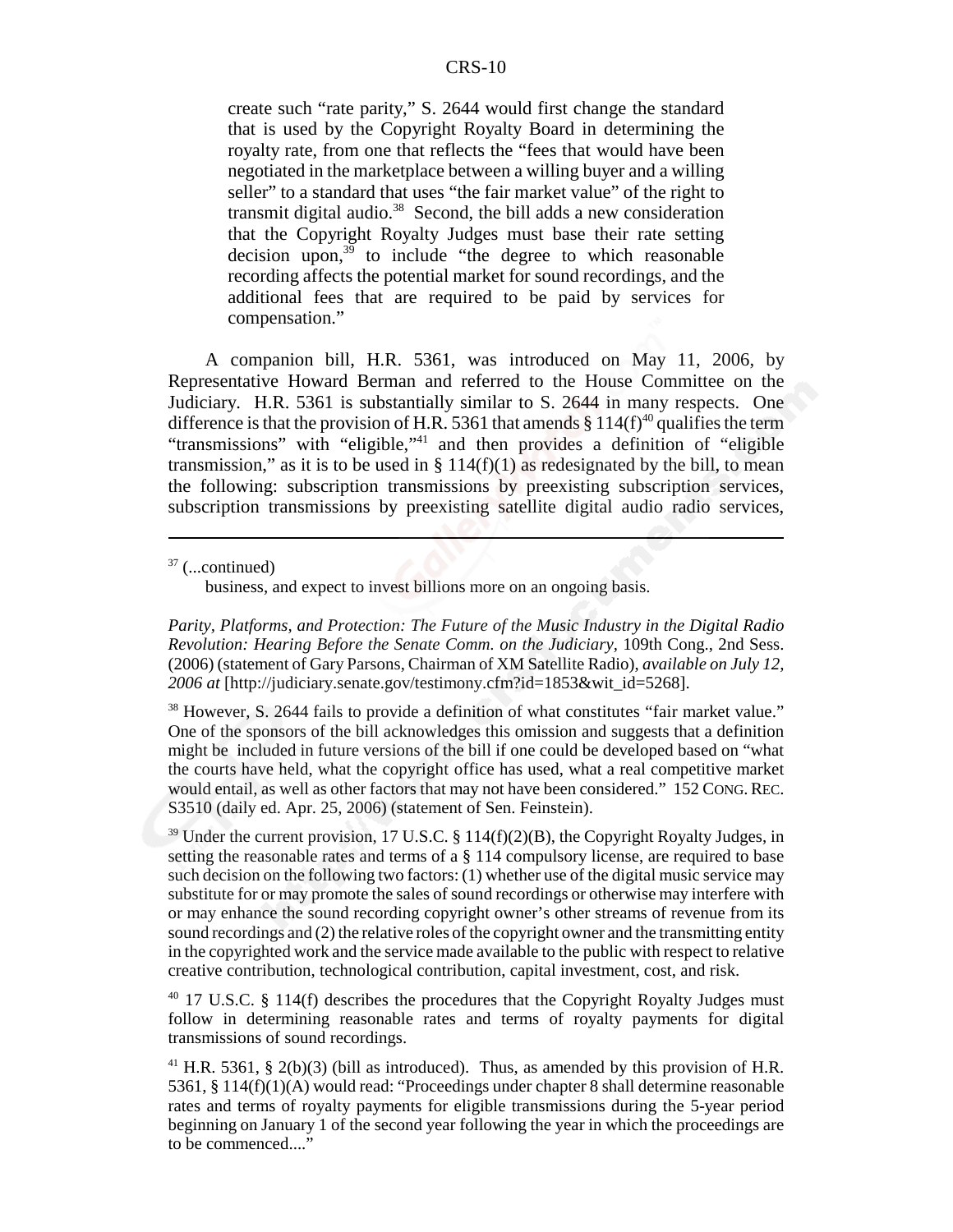#### CRS-11

eligible nonsubscription transmissions, and transmissions by new subscription services. Throughout the comparable section of S. 2644 that amends § 114(f), S. 2644 does not qualify "transmissions" with the term "eligible." Therefore, S. 2644 offers no definition for "eligible transmission" because such term is not used under the Senate version of the bill. Without such qualification, it would appear that S. 2644 potentially would apply to a broader range of transmissions, whereas H. 5361 narrows the type of sound recording transmissions subject to the  $\S$  114(d)(2) compulsory license to only those that fall within one of the four eligible categories.

In addition, concerning the additional eligibility precondition for a  $\S 114(d)(2)$ compulsory license that both versions of the PERFORM Act create (that the transmitting entity take no affirmative steps to authorize, enable, cause, or induce the making of a copy or phonorecord by or for the transmission recipient), H.R. 5361 adds at the end of 17 U.S.C.  $\S$  114(d)(2) the following:

the mere offering of a transmission and accompanying metadata does not in itself enable the making of a copy or phonorecord.

S. 2644, by comparison, adds at the end of  $\S$  114(d)(2), the following language (additions noted through italics):

the mere offering of a transmission and accompanying metadata does not in itself *authorize*, enable, *cause, or induce* the making of a phonorecord.

Under the House version of the bill, it is not as clear as the Senate bill whether the "mere offering" of a transmission (and accompanying metadata, such as text showing song title and artist information) constitutes authorizing, causing, or inducing the making of a phonorecord.

**H.R. 5553, the Section 115 Reform Act of 2006 (SIRA).** Introduced by Representatives Lamar Smith and Howard Berman on June 8, 2006, H.R. 5553, the Section 115 Reform Act of 2006 (SIRA), if enacted, would amend the mechanical license provision of § 115 by creating a new statutory license specifically for digital delivery of musical works. Unlike the PERFORM Act, SIRA crafts a novel, separate "blanket licensing" regime for digital music deliveries and applies to holders of copyright in musical works. SIRA would streamline the process by which digital music providers (such as Apple's iTunes) obtain permission from music publishers and songwriters to reproduce and distribute their musical works. SIRA's applicability to satellite radio companies, however, depends on whether the actions and activities engaged in by those entities come within the scope of the definition of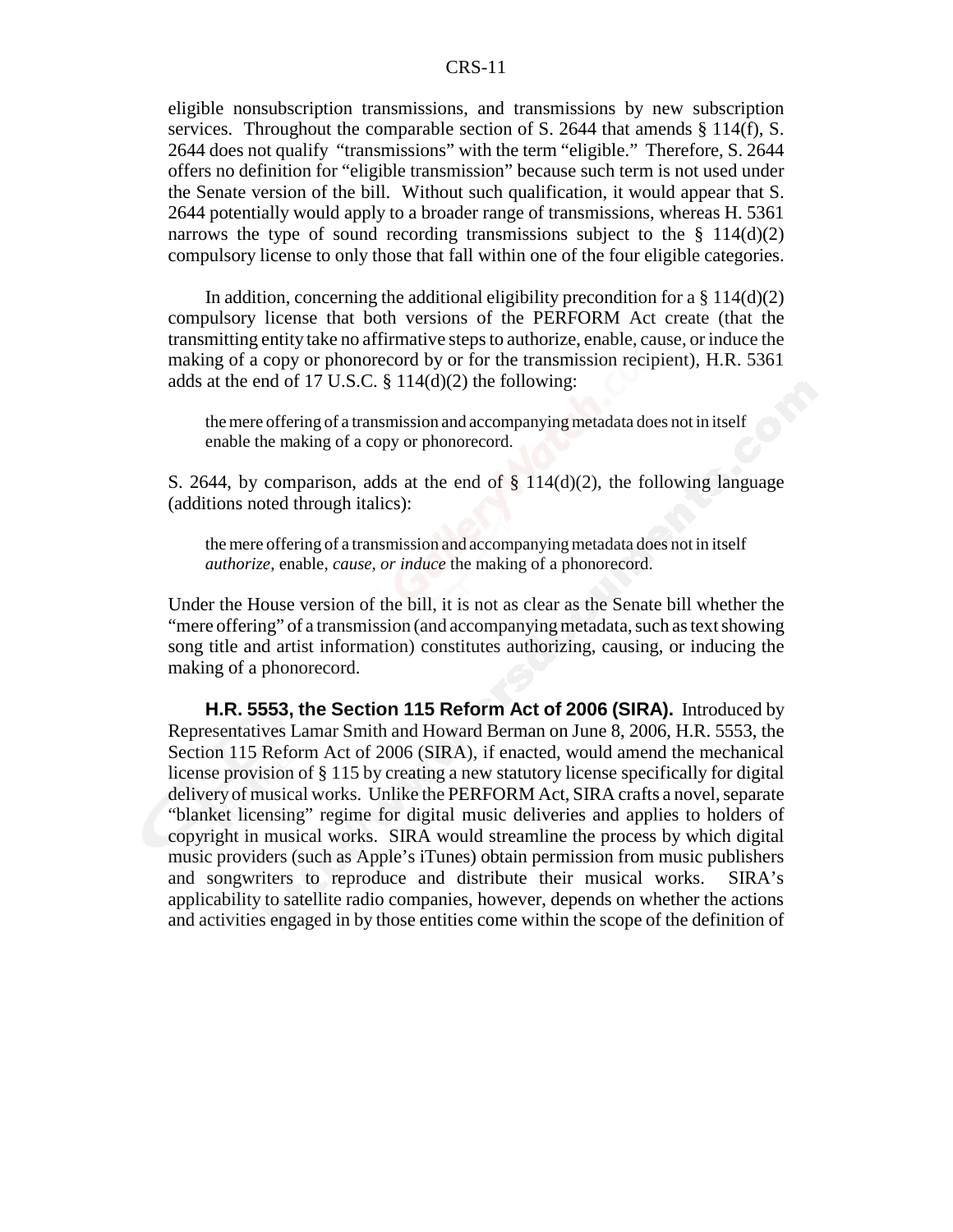a "digital phonorecord delivery" (DPD)<sup>42</sup> or a "hybrid offering."<sup>43</sup> A brief summary of the major provisions of SIRA appears below.

## *Licenses Created.*

- ! A "blanket" compulsory license shall be available for all DPDs and "hybrid offerings" for the following functions: (1) the making and distribution of general and incidental DPDs in the form of full downloads,<sup>44</sup> limited downloads,<sup>45</sup> interactive streams,  $46$  and any other form constituting a DPD or hybrid offering and (2) all reproductions and distribution rights necessary to engage in these activities, including cached, network, and RAM buffer reproductions.
- ! A royalty-free license shall be made available for the making of server and incidental reproductions to facilitate the noninteractive streaming of music; however, this royalty-free license is *not* available for digital music services that take affirmative steps to authorize, enable, cause, or induce the making of reproductions of musical works by or for the end users that are accessible by those end users for future listening.

 $42$  The Copyright Act currently defines a DPD as: "each individual delivery of a phonorecord by digital transmission of a sound recording which results in a specifically identifiable reproduction by or for any transmission recipient of a phonorecord of that sound recording, regardless of whether the digital transmission is also a public performance of the sound recording or any nondramatic musical work embodied therein. A digital phonorecord delivery does not result from a real-time, non-interactive subscription transmission of a sound recording where no reproduction of the sound recording or the musical work embodied therein is made from the inception of the transmission through to its receipt by the transmission recipient in order to make the sound recording audible." 17 U.S.C. §  $115(d)$ .

<sup>43</sup> H.R. 5553 defines a "hybrid offering" to mean a reproduction or distribution of a phonorecord where a digital transmission of data is required to render the sound recording embodied on the phonorecord audible to the listener.

<sup>44</sup> H.R. 5553 defines a "full download" to mean a DPD of a sound recording of a musical work that is not limited in availability for listening by the end user either to a period of time or a number of times the sound recording can be played.

<sup>&</sup>lt;sup>45</sup> H.R. 5553 defines a "limited download" to mean a DPD of a sound recording of a musical work that is only available for listening for (1) a definite period of time (including a period of time defined by ongoing subscription payments made by an end user) or (2) a specified number of times.

<sup>&</sup>lt;sup>46</sup> H.R. 5553 defines an "interactive stream" to mean (1) a stream of a sound recording of a musical work that does not qualify for a statutory license under  $\S 114(d)(2)$  with respect to the sound recording embodied therein and (2) a stream of a particular sound recording of a musical work that an end user has selected, and is transmitted to such end user, to listen to at or substantially at the time of making such selection or at some future time, whether or not as a part of a program specially created for the end user.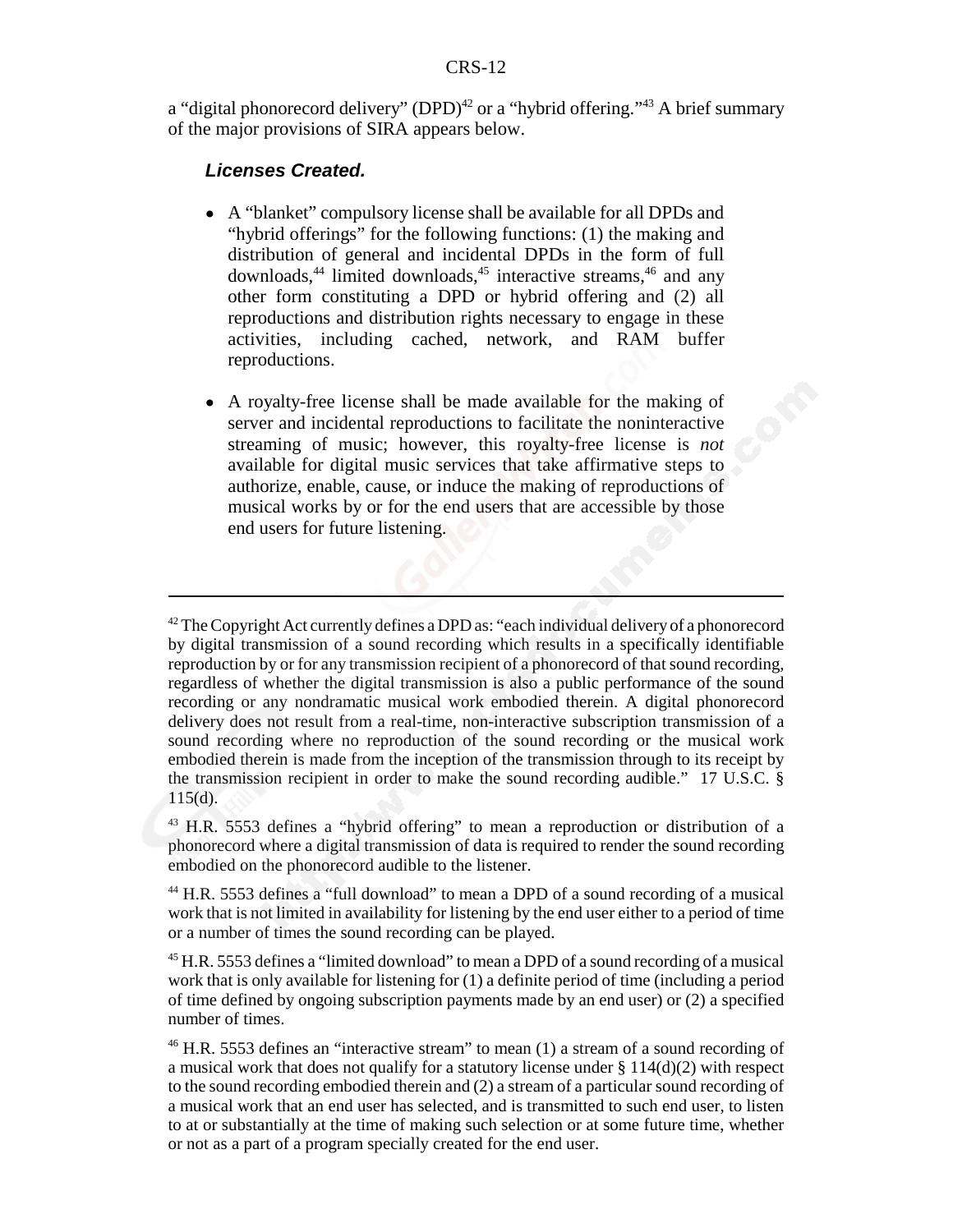## *Eligibility.*

Only digital music providers are eligible for this blanket license.

## *Designated Agents.*

- The Register of Copyrights is to designate, by August 1, 2007, a mechanical licensing and collection agency representing music publishers that represent the greatest share of the music publishing market; such agency shall establish and operate a General Designated Agent (GDA). The GDA is empowered to do the following: grant and administer all licenses for musical works licensed under this regime; collect and distribute the royalties; engage on the behalf of music publishers and songwriters in industry negotiations, rate setting proceedings, litigation, and legislative efforts.
- The Register of Copyrights is to certify additional designated agents (ADAs) to represent copyright owners for purposes of these licenses, who represent music publishers representing at least a 15% share of the music publishing market. The ADAs represent any musical work copyright owner who voluntarily elects to have them represent them.
- Each designated agent is responsible for distributing royalties collected from these blanket licenses to any copyright owner whom the agent represents.
- Each copyright owner may be represented by only one designated agent during any calendar year; by default, it is the GDA, or by an ADA on the election of the owner.
- The GDA and ADAs are to maintain and make available free of charge to digital music providers a searchable electronic database from which the providers can determine which musical works are available for licensing through that designated agent.
- The designated agents may, upon written notice, conduct a "royalty" compliance examination" of any licensee.

## *Duties Imposed on Digital Music Provider.*

• A digital music provider that receives a blanket license, for the making and distribution of limited downloads or the making or distribution of interactive streams, may report to the designated agent that the provider had engaged in such activity during the period from January 1, 2001, to January 1, 2008, and pay the designated agent *retroactive* royalties applicable to that activity. A provider that reports this activity and makes such payments shall not